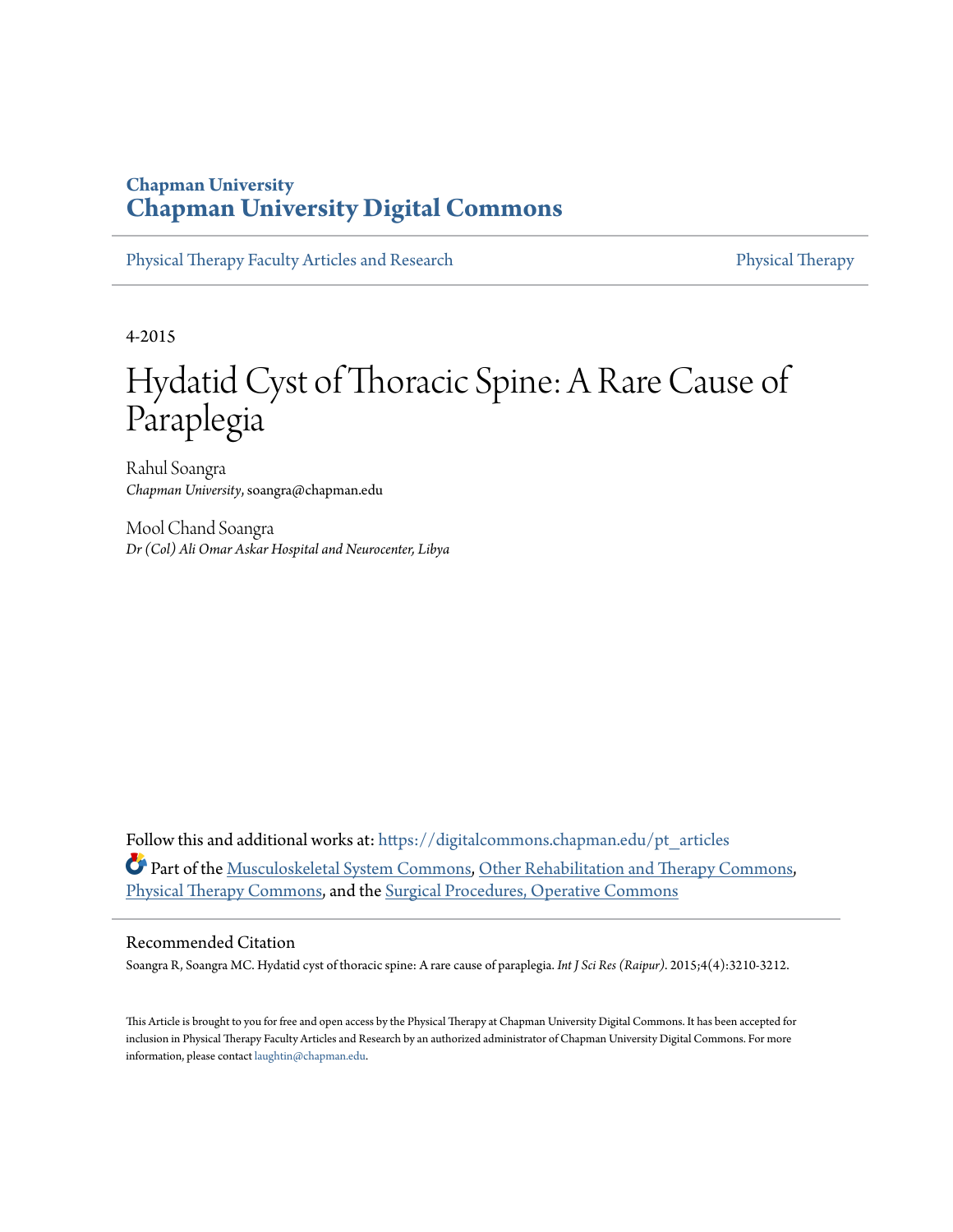## Hydatid Cyst of Thoracic Spine: A Rare Cause of Paraplegia

## **Comments**

This article was originally published in *[International Journal of Science and Research](https://www.ijsr.net/archive/v4i4/v4i4.php)*, volume 4, issue 4, in 2015.

## **Creative Commons License**<br> **C** <u>**Q Q**</u>

This work is licensed under a [Creative Commons Attribution 2.0 License.](https://creativecommons.org/licenses/by/2.0/)

## **Copyright** The authors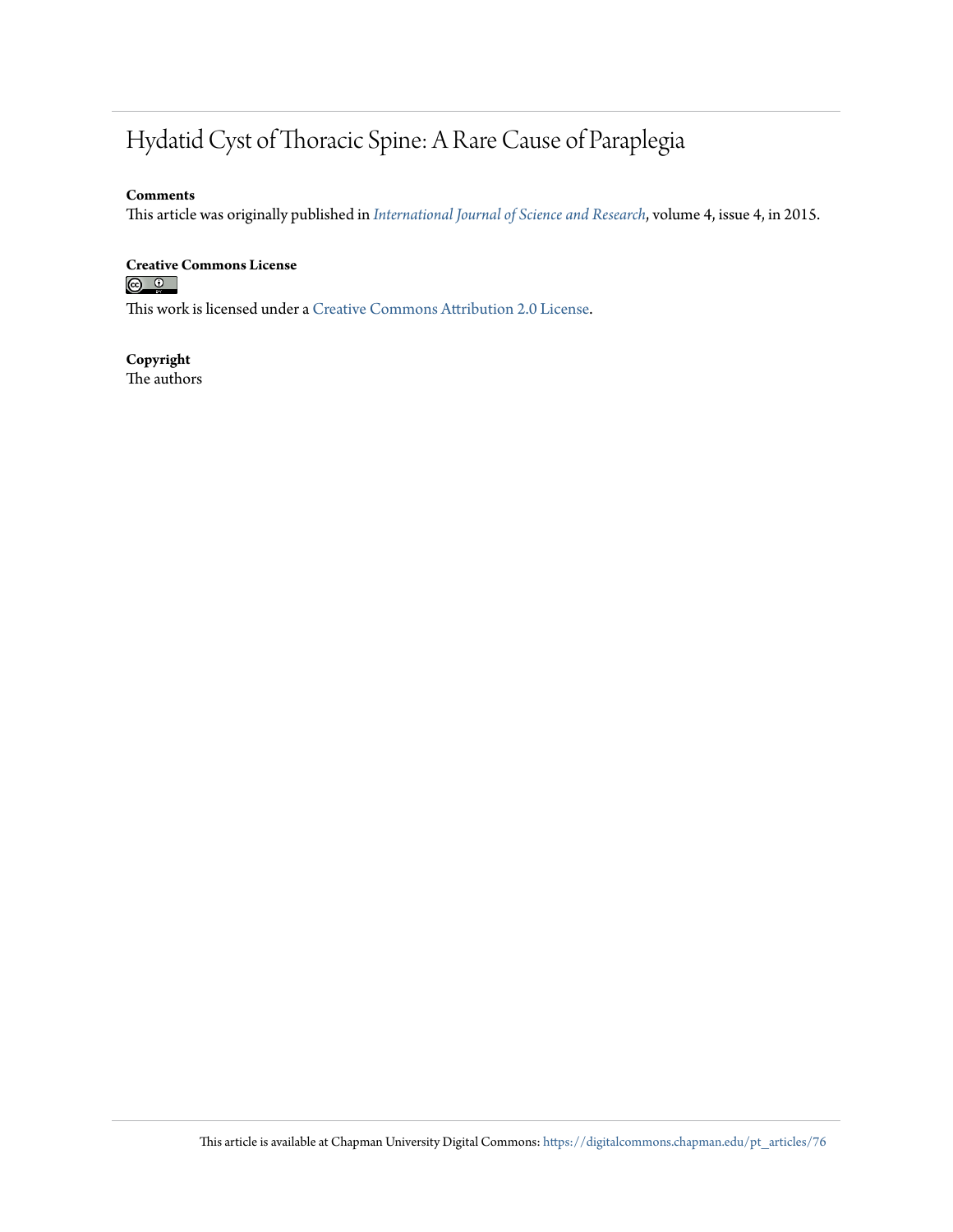# Hydatid Cyst of Thoracic Spine: A Rare Cause of Paraplegia

## **Rahul Soangra<sup>1</sup> , Mool Chand Soangra<sup>2</sup>**

<sup>1</sup>Virginia Tech-Wake Forest University, School of Biomedical Engineering and Sciences, Blacksburg 24060, United States

<sup>2</sup>Department of Orthopedics and Spinal Surgery, Dr (Col) Ali Omar Askar Hospital and Neurocenter, Sbia, Bengasheer, Tripoli, Libya

**Abstract:** *Primary spinal hydatid cysts are uncommon and extradural involvement is rare. We report an unusual case of Paraplegia due to hydatid disease of primary site of infection extra spinal muscles in thoracic region from T5 to T8 level extending into a daughter cyst at T9 level, is main cause of acute Paraplegia . Magnetic resonance imaging (MRI) showed an extradural round cystic lesion in the spinal canal filling the posterior and left postero-lateral expect at T9 level, markedly compressing the cord. The cyst was removed after laminectomy and opening of the dural sac, with excision of extraspinal mass in left paravertebral region from T5 to T8 level. Histopathological examination confirmed a diagnosis of hydatid cyst. Early decompression surgery of the spine with chemotherapy is the treatment of choice for the disease.*

**Keywords:** Hydatid cyst, paraplegia, extradural, intraosseous, extraosseous

## **1. Introduction**

Hydatid cyst is a parasitic disease caused by echinococcus granulosus occurring in humans as a result of faeco-oral contamination. Hydatid cysts are primarily located in the liver or lung and are uncommon in the spine [1]. Spinal manifestation of the disease was defined first by Churrier in 1807. Osseous involvement is seen in 0.5 to 2% and approximately half of these are located in the vertebrae out of which in 50% involvement is seen in thoracic area [2].

## **2. Case Report**

A 40 year old male was admitted in male ortho- spinal unit with history of paraplegia with acute onset since three weeks. There was no history of fever or trauma. His symptoms started with gradual loss of motor functions in both lower limbs which led to complete paraplegia with the sensory deficit below the umbilicus.

MRI showed an extradural round cystic lesion with low signal intensity on T1 and high signal intensity on T2 weighted images at thoracic 9 level markedly compressing the cord which was flattened and displaced. Marginal enhancement after gadolinium contrast was noted. Another extra spinal large soft tissue mass lesion located in Left Paravertebral Thoracic Region was seen infiltrating the left posterior spinal muscles at level of D5 to D8 in contact with posterior neural elements of these vertebra without any evidence of bone erosion. This mass was hypointense on T1 weighted images, hyper intense on FFE .There was no pathology in cranial, cervical and lumbar spines. Tomography of the abdomen and lungs and abdomen ultrasonography showed no abnormality, blood parameter investigations are within normal limits except high erythrocyte sedimentation rate.

Laminectomy decompression was done with a favorable outcome. During surgery excision of capsulated cystic mass

in left paravertebral thoracic region was carried out tracing down to T9 level. The mass consisted of creamy white gelatinous material which was slippery and difficult to catch by tissue forceps. It was excised and laminectomy at T9 level done. While exposing with gentle manipulation by dissector the cyst ruptured like a balloon and the area was irrigated with hydrogen peroxide and saline.



**Figure 1:** T1WI image shows extradural extramedullary CSF signal intensity cystic lesion hydatid cyst.

Post operatively on next day the patient showed significant improvement. He started feeling sensation and movement of lower limbs started gradually increasing. He was discharged a month after initial hospitalization and has been followed up for 9 years after surgery and has only minimal weakness in right lower limb .The latest MRI of dorso-lumbar was fine and shows no recurrence of hydatid cyst.

## **3. Discussion**

Many studies have reported paraplegia as the presenting sign of spinal hydatidosis [3,4,5,6]. Our patient also presented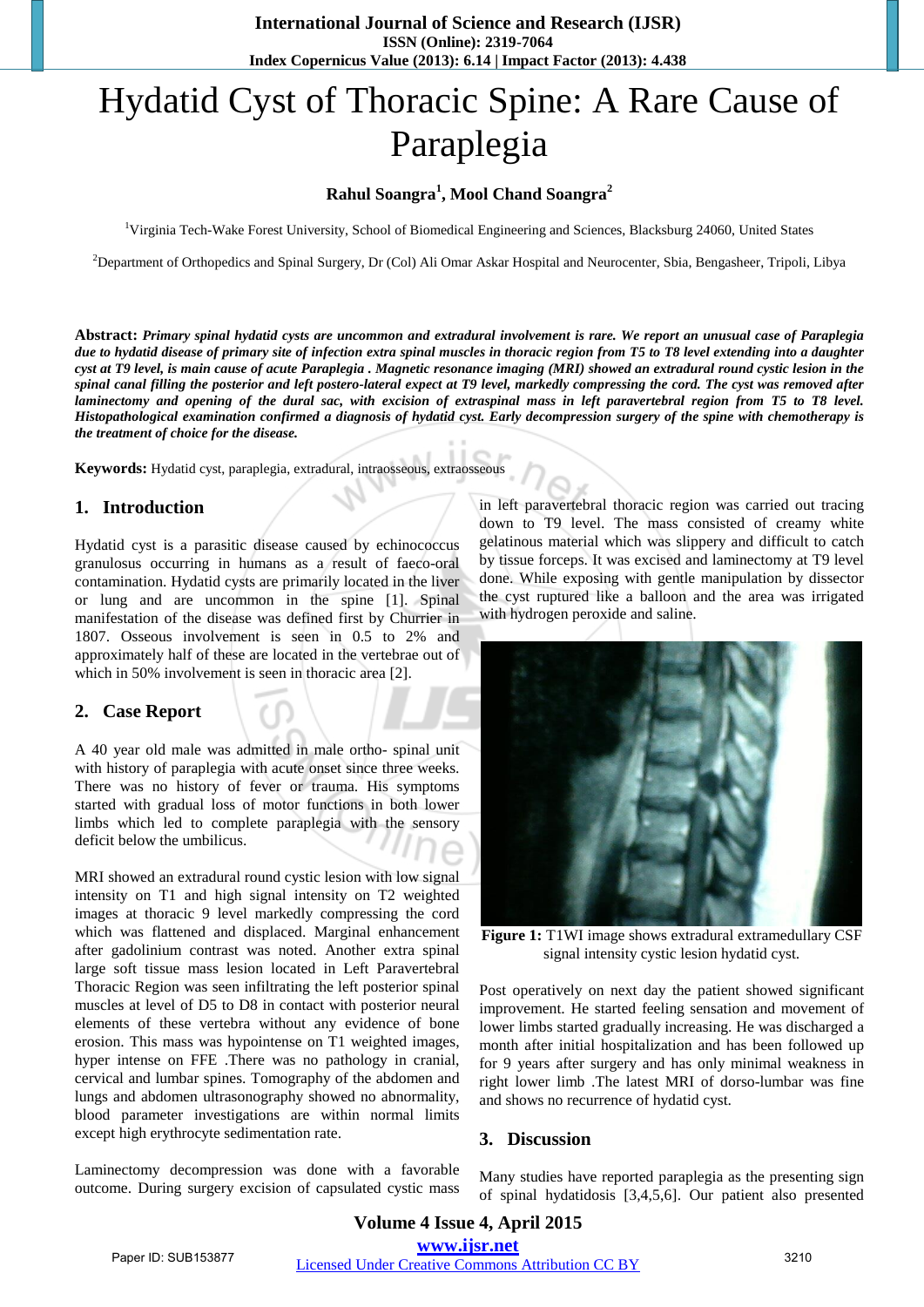## **International Journal of Science and Research (IJSR) ISSN (Online): 2319-7064 Index Copernicus Value (2013): 6.14 | Impact Factor (2013): 4.438**

with symptoms and signs related to spinal cord compression such as low back pain, radicular leg pain and paraparesis for few weeks which culminated in acute paraplegia due to rapid compression . Paraplegia results either from the cysts invading the spinal canal and causing compression or ischemic changes of the spinal cord or cauda equine [4,6]. Spinal hydatid cysts may be classified as intraosseous or extraosseous. The intraosseous cysts may be further divided into solitary or osteohydatidosis form. The solitary form represents an area of multioculated destruction without periosteal reaction or soft tissue swelling. This lesion is not self-limiting but gradually grows in all directions.



**Figure 2**: T1WI postopeative image shows complete removal of hydatid cyst.

In many cases the disease involves the spine primarily and the disease extends into the neighbouring structures [7]. This form is frequently associated with paraspinal soft tissue swelling as was seen in our case. The extraosseous form is secondary, which involves the ribs by contiguity; the mechanism of involvement is by pressure erosion.

The extraosseous form is most commonly seen due to ruptured primary cyst either spontaneous or during surgery. Periosteal reaction if present is suggestive of secondary infection. Computerized tomography (CT) scan provides the precise anatomical location and details of the lesion along with bone destruction and definition of paraspinal and intraspinal extension which generally do not enhance following contrast administration [8, 9].

Delineation of intraspinal extension is also possible with computer assisted myelography. MRI is helpful in verifying the extent of the disease, texture of cyst, degree of medullary involvement and viability of cyst [10, 11, 12]. On T1 weighted images, there is a mixed morphological appearance. High signal intensity content of the cyst may correlate with high cell or protein content which is suggestive of extension of parasite host reaction. Daughter cysts are more hypointense than the parent cyst on T1 weighted images. The cyst wall or capsule is seen as a low intensity rim, which shows mild enhancement following intravenous gadolinium .On T2 weighted imaging the daughter cysts are of slightly higher signal intensity than parent cyst.



**Figure 3:** Histopathology slide hydatid cyst.

Signal intensities may change with co-existing infection, calcification or haemorrage. Extradural spread of the hydatid cyst through a widened neural foramen into the muscle planes, may result in a "bunch of grapes "appearance. The T2 weighted sequence also indicates whether a cyst is viable or not. A decrease in hyperintensity and an increase in hypointensity from collapse cyst wall is suggestive of succumbed cyst. Both CT and MRI may show endovesicular daughter cysts, which are frequently observed in hepatic diseases but are rare in musculoskeletal manifestation of this disease [8, 10].

The differential diagnosis of such a radiographic picture includes giant cell tumour, osteolytic metastases, plasmacytomas, aneurismal bone cyst and cystic neurofibromas [11]. Aspiration cytology is the procedure of choice in suspected cases of skeletal hydatid cyst, but biopsy is contraindicated. The standard of choice of therapy of the disease is radical resection of lesion in combination with antihaelminthic drugs like mebendazol or albendazol [5, 7]. In isolated cases of infestation of a musculoskeletal region as seen in the present case, extensive curative surgical resection along with albendazol for a period of 3 months should be considered.

It is possible to evaluate successful surgery with removal of cyst post operatively using serological testing for the parasite. Furthermore, serological test can be used as a screening method, offering a diagnostic tool and can also indicate reoccurrence of the disease [6].

## **4 Conclusion**

Rapidly developing neurological complications in the form of paraplegia due to spinal cord compression is presented in this case spinal hydatid disease which was treated by surgery with a favorable outcome. The aim in the treatment of hydatid cyst disease should be in accordance with curative surgery and radical removal of parasites. The WHO suggests an adjuvent chemotherapy with albendazol for at least 2 years after surgery.

We conclude that primary vertebral echinococcosis, although rare should be considered in destructive lesions of the vertebrae and spine in regions that the disease is endemic. Advanced imaging studies should be performed to diagnose